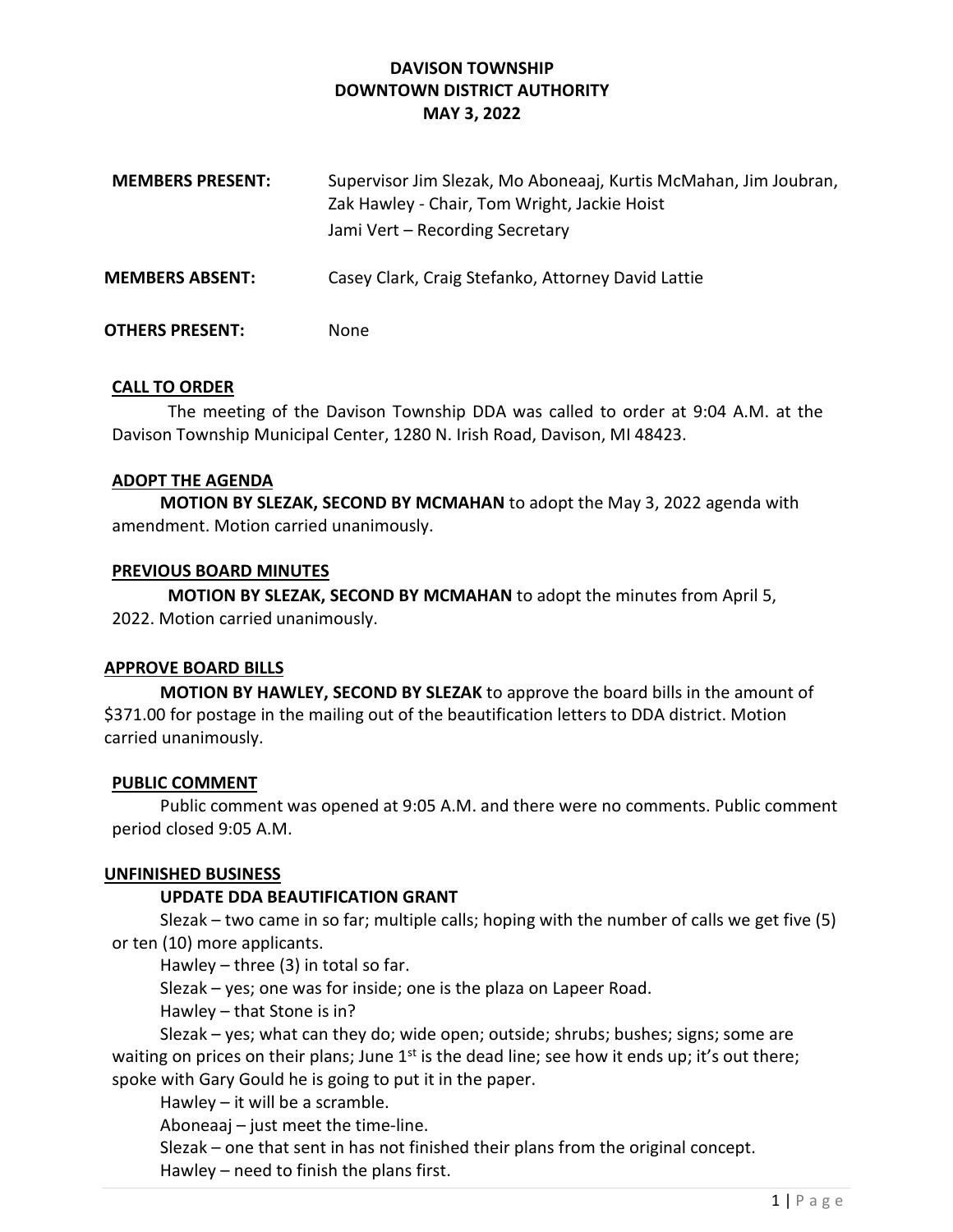# DAVISON TOWNSHIP DOWNTOWN DISTRICT AUTHORITY MAY 3, 2022

Slezak – older buildings have called; just waiting to hear.

Hawley – beside Gary putting it in the paper it is out there; don't know what else to do.

 Hoist – this year might be just a tickler; maybe next year we would get more to qualify. Hawley – don't know how else to explain.

 Hoist – tough coming up with ideas; before and after pictures of this year would be great for them to see next year.

Hawley – that would be good; before and after pictures.

Slezak – it might take some time.

Hoist – know what the application is supposed to look like.

Wright – that's what we are looking for.

### NEW BUSINESS

**NONE** 

## INFORMATIONAL

## UPDATE ON WADE TRIM

Slezak – they sent what it would cost to draw up some ideas; \$20K just to plan.

Hawley – I was in sticker shock; was anyone else?

McMahan – is that just for the drawings?

Hawley – would it be better to come up with what we want to spend?

Hoist – certain things you can and can't do; scale back services; give us some hourly rate

for some slide shows of other municipalities; six (6) concepts are a lot.

Wright – is this just a rehash of what they did before?

Hoist – no.

Slezak – I thought I would get something, but no.

Hoist – do we have a dollar amount?

Hawley – that's what we thought we had.

Slezak – maybe come up with a couple ideas.

Aboneaaj – a little will go a long way.

Hoist – if you want, I can work with Wade Trim further to discuss.

Slezak – that would be great.

 Aboneaaj – we just need a couple ideas; Barkman Landacaping or Altas Outdoors could give us bids.

Slezak – Wade Trim said stay away from the bridge.

Hawley – I'll reach out to Atlas Outdoors.

Hoist – get a couple different bids.

Wright – what is coming along Lapeer/Irish Road with the fence?

Slezak – Dairy Queen.

Hoist – talk with Wade Trim to discuss to block fast food from houses.

Slezak – everyday there are people coming in.

Hawley – what's coming in the plaza?

Slezak – Popeyes

Hawley – doing into Davison you see all the power lines and it is an eyesore.

McMahan – then go to Grand Blanc and you don't see them.